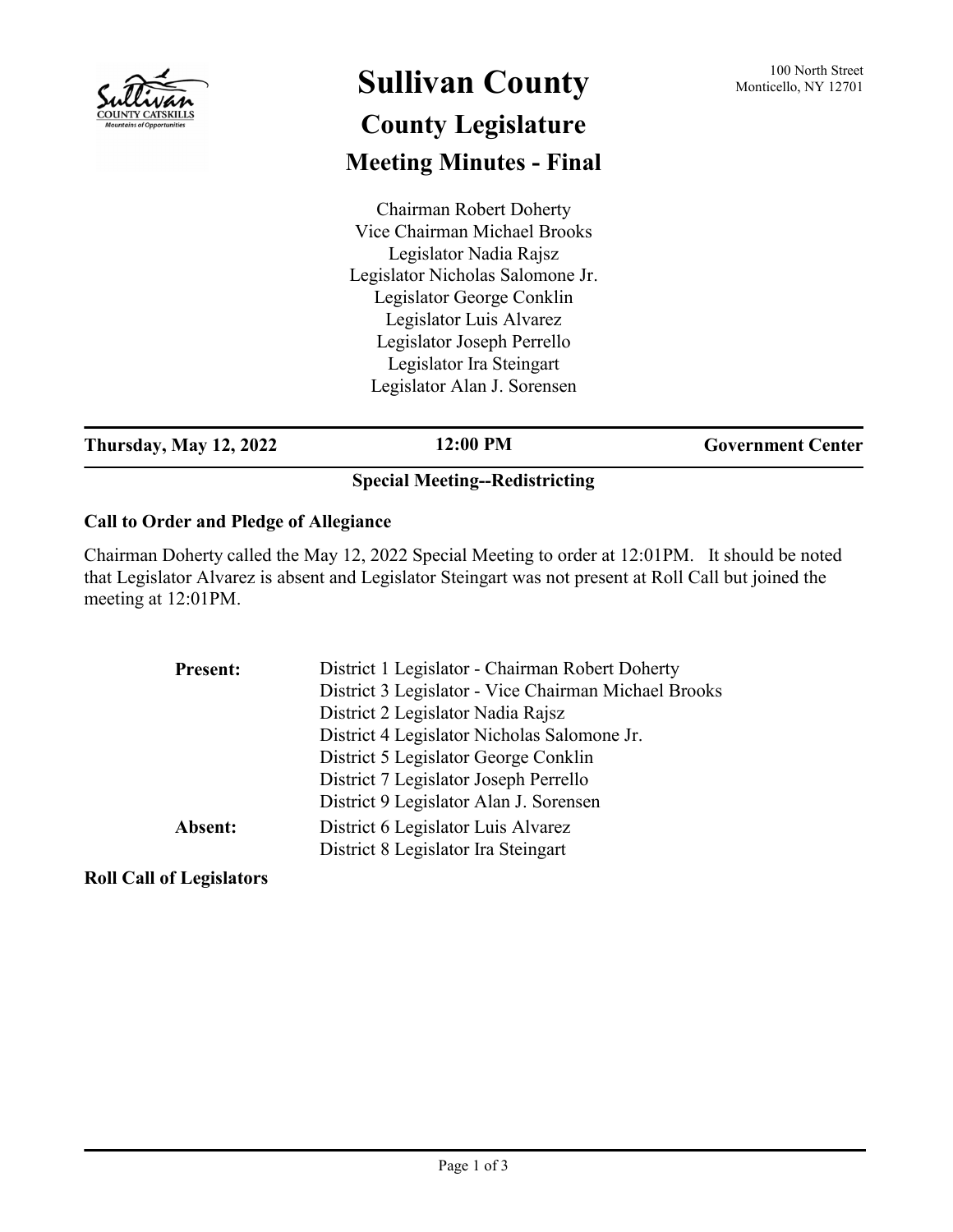### **Reading of Special Meeting Notice**

# **SPECIAL MEETING NOTICE**

## **TO: County Legislature** Rajsz, Brooks, Salomone, Conklin, Alvarez, Perrello, Steingart, and Sorensen

FROM: Robert A. Doherty, Chairman

**DATE:** May 9, 2022

## **RE: Special Meeting of the Legislature: Thursday, May 12, 2022 at 12:00PM**

 Please take notice that there will be a Special Meeting of the Sullivan County Legislature on **Thursday, May 12, 2022 at 12:00PM.** The purpose of the meeting is for the Legislature to ask questions of Main Street Communications regarding the redistricting and to approve the Matopia Software.

> Joshua Potosek, County Manager Michael F. McGuire, County Attorney News Media/Bulletin Boards Security/Buildings

#### **Presentation Question/Answer Redistricting**

Dave Heller of Mainstreet Communications gave his presentation via zoom on redistricting and answered questions from the Legislature.

It should be noted that Legislator Perrello left the meeting at 12:06PM and returned to the meeting at 12:08PM.

#### **Resolutions**

**1.** Authorize contract with Maptopia **[ID-4600](http://sullivancountyny.legistar.com/gateway.aspx?m=l&id=/matter.aspx?key=1626)**

There was a discussion about 2014 redistricting.

A motion was made by District 3 Legislator - Vice C Michael Brooks, seconded by District 9 Legislator Alan J. Sorensen, that this Resolution be adopted. The motion carried by the following vote: